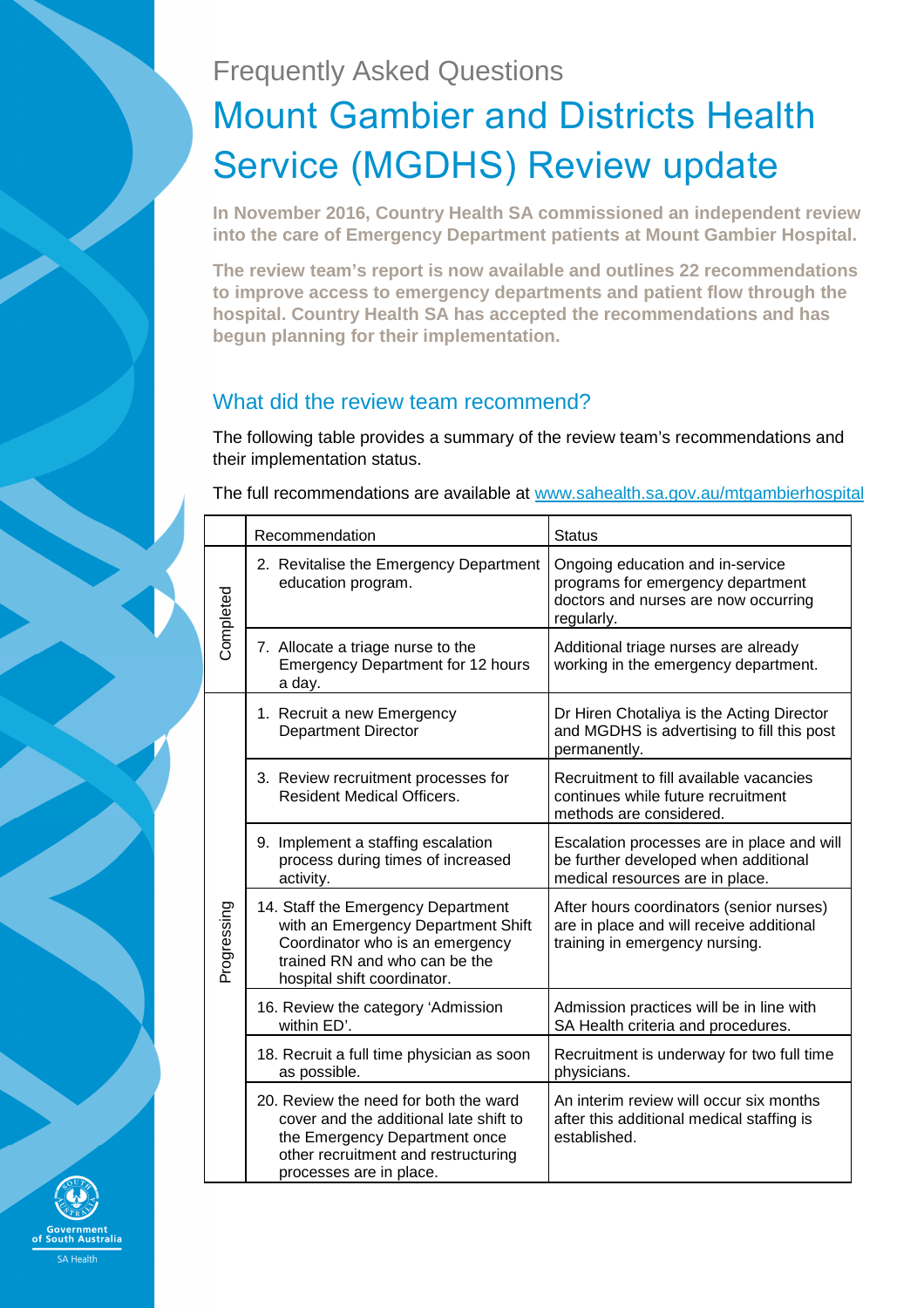|  | Recommendation                                                                                                               | <b>Status</b>                                                                                                                                                                                   |
|--|------------------------------------------------------------------------------------------------------------------------------|-------------------------------------------------------------------------------------------------------------------------------------------------------------------------------------------------|
|  | 4. Enhance after hours ward medical<br>cover with a 4pm to midnight<br>Resident Medical Officer shift.                       | Recurrent funding has increased to allow<br>for the recruitment and appointment of<br>additional doctors.                                                                                       |
|  | 5. Create an additional Emergency<br>Department Resident Medical Officer<br>shift from 1pm to 9pm.                           | Recurrent funding has been increased to<br>allow for the recruitment and appointment<br>of additional doctors.                                                                                  |
|  | 6. Introduce an Emergency Department<br>Nurse Educator to develop an<br>education framework.                                 | Country Health SA will appoint a Nurse<br>Educator to support emergency<br>department education.                                                                                                |
|  | 8. Introduce an electronic patient<br>tracking system                                                                        | The Enterprise Patient Administration<br>System (EPAS) will be introduced at<br>Mount Gambier Hospital.                                                                                         |
|  | 10. Remove Emergency Department<br>nursing staff from supporting the<br>Code Blue team at times of greater<br>clinical need. | Occurring during March 2017.                                                                                                                                                                    |
|  | 11. Review the Clinical Initiative Nurse<br>role in the Emergency Department, in<br>line with the patient flow initiative.   | This role will be reviewed during the<br>Patient Flow Project.                                                                                                                                  |
|  | 12. Staff the Nurse Practitioner Model of<br>Care above the base staffing ratio.                                             | For review and further consideration in the<br>six months after the additional medical<br>resources are in place.                                                                               |
|  | 13. Provide clerical support for each<br>Emergency Department late shift.                                                    | Clerical duties and roles will be reviewed<br>and consideration given to the most<br>appropriate arrangements.                                                                                  |
|  | 15. Implement a formal patient flow<br>initiative at MGDHS.                                                                  | This project will be supported by a senior<br>nurse working on a half time basis for six<br>months.                                                                                             |
|  | 17. Recruit at least two medical<br>registrars.                                                                              | An application has been submitted to the<br>Commonwealth Government for funding<br>for two medical registrars. Awaiting<br>outcome.                                                             |
|  | 19. Reinvigorate discussion with<br>paediatricians about their concerns<br>with staffing and other issues.                   | Paediatric workload and service profile is<br>under review. An application has been<br>submitted to the Commonwealth<br>Government for funding for a paediatric<br>registrar. Awaiting outcome. |
|  | 21. Convene a planning meeting to<br>describe a medium to long term<br>sustained clinical staffing and service<br>structure. | Planning and review taking place.                                                                                                                                                               |
|  | 22. Plan for new models of staffing of<br>other Country Health SA services.                                                  | Planning and review taking place.                                                                                                                                                               |

Planning underway

Planning underway

## Will Country Health SA implement the recommendations?

Country Health SA has accepted all 22 recommendations, many of which it has completed or is progressing as part of normal business and as part of enterprise bargaining processes.

It is now working through the remaining recommendations and has begun planning to determine timeframes and paths for their implementation.